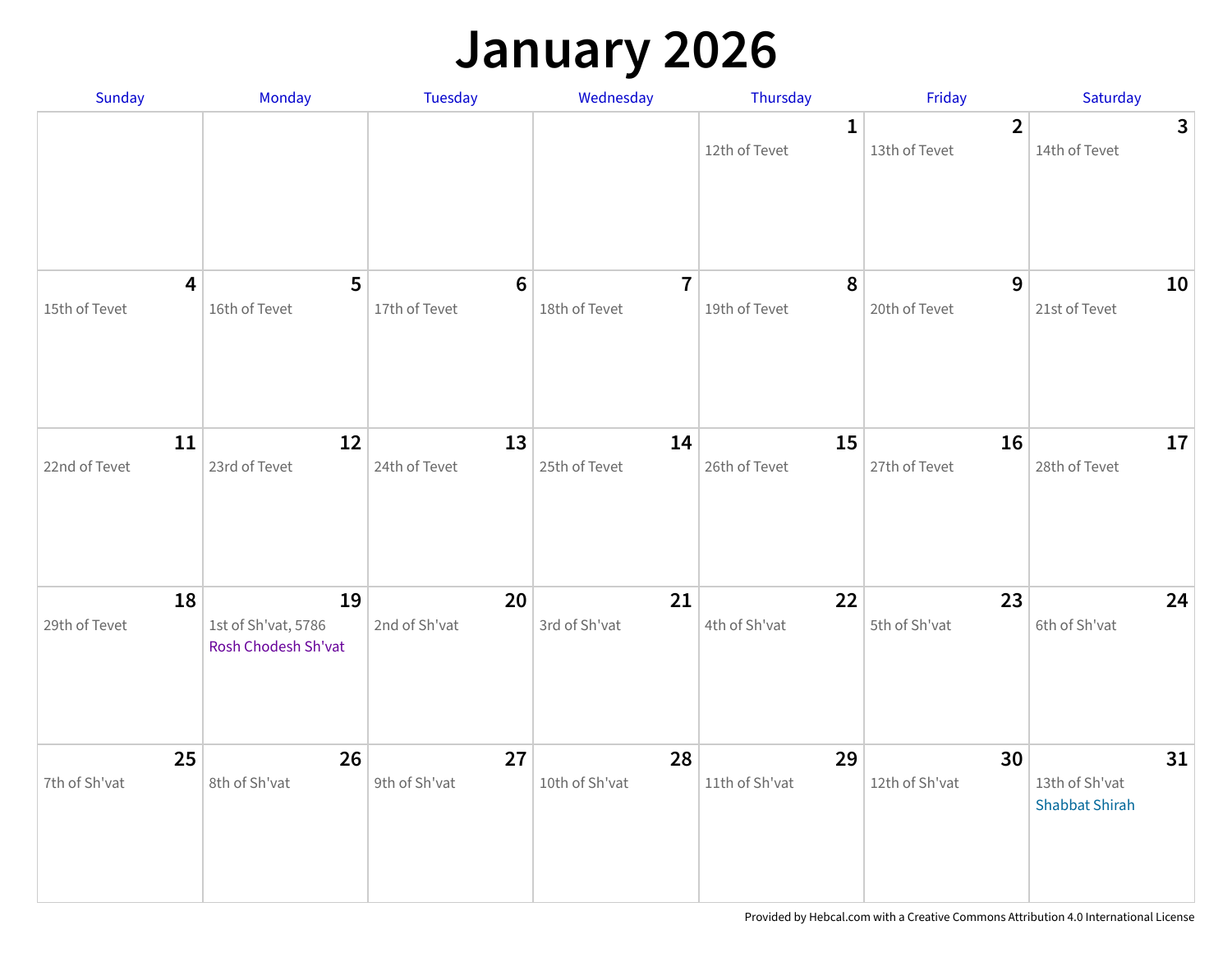# **February 2026**

| Sunday                         | Monday                                       | <b>Tuesday</b>                            | Wednesday                                    | Thursday             | Friday                           | Saturday                                        |
|--------------------------------|----------------------------------------------|-------------------------------------------|----------------------------------------------|----------------------|----------------------------------|-------------------------------------------------|
| $\mathbf{1}$<br>14th of Sh'vat | $\mathbf{2}$<br>15th of Sh'vat<br>Tu BiShvat | $\overline{\mathbf{3}}$<br>16th of Sh'vat | 4<br>17th of Sh'vat                          | 5<br>18th of Sh'vat  | $6\phantom{1}$<br>19th of Sh'vat | $\overline{7}$<br>20th of Sh'vat                |
| 8<br>21st of Sh'vat            | 9<br>22nd of Sh'vat                          | 10<br>23rd of Sh'vat                      | 11<br>24th of Sh'vat                         | 12<br>25th of Sh'vat | 13<br>26th of Sh'vat             | 14<br>27th of Sh'vat<br><b>Shabbat Shekalim</b> |
| 15<br>28th of Sh'vat           | 16<br>29th of Sh'vat                         | 17<br>30th of Sh'vat<br>Rosh Chodesh Adar | 18<br>1st of Adar, 5786<br>Rosh Chodesh Adar | 19<br>2nd of Adar    | 20<br>3rd of Adar                | 21<br>4th of Adar                               |
| 22<br>5th of Adar              | 23<br>6th of Adar                            | 24<br>7th of Adar                         | 25<br>8th of Adar                            | 26<br>9th of Adar    | 27<br>10th of Adar               | 28<br>11th of Adar<br><b>Shabbat Zachor</b>     |
|                                |                                              |                                           |                                              |                      |                                  |                                                 |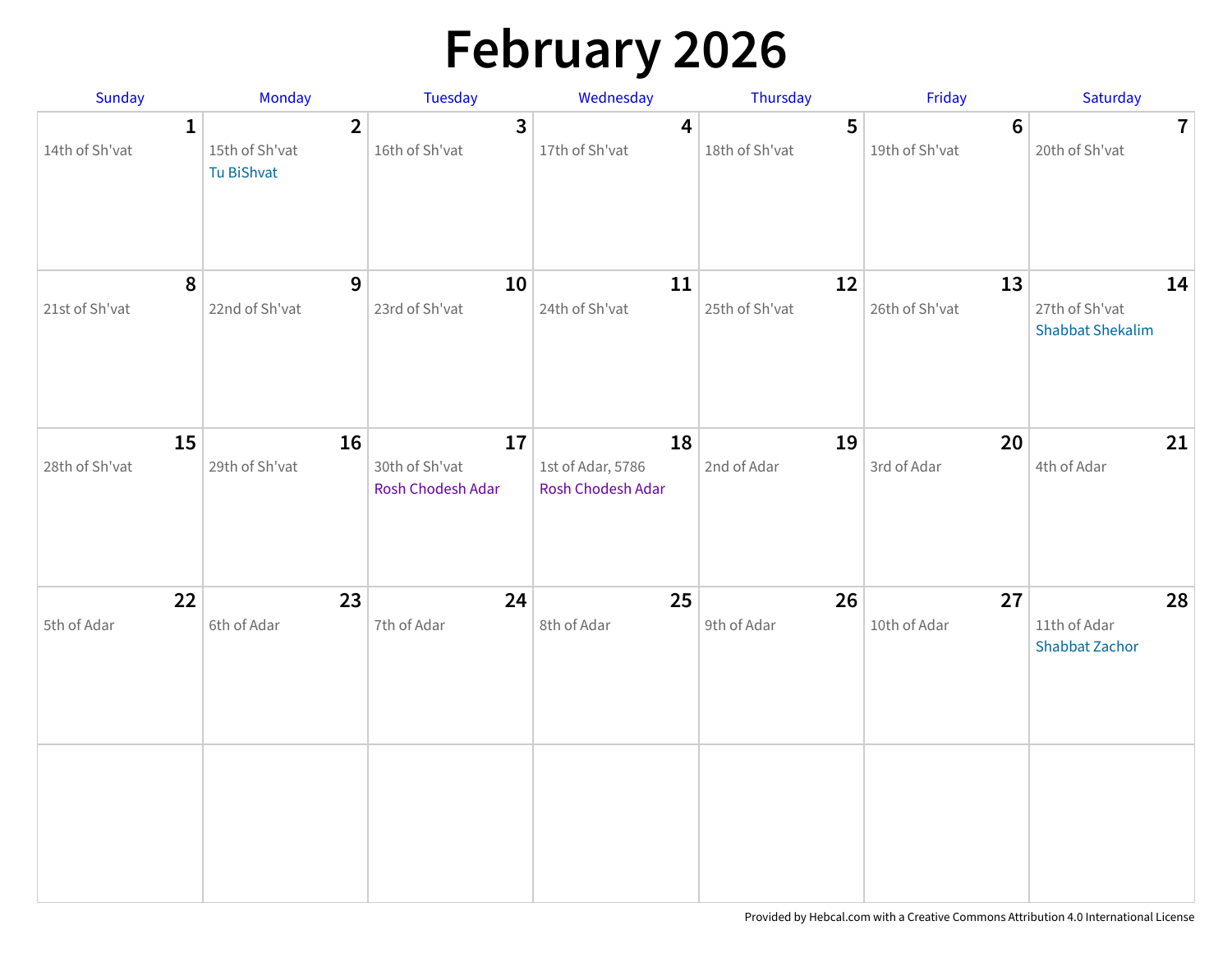## **March 2026**

| <b>Sunday</b>       | Monday                                                                       | Tuesday                                          | Wednesday                                                       | Thursday                                       | Friday                         | Saturday                                                      |
|---------------------|------------------------------------------------------------------------------|--------------------------------------------------|-----------------------------------------------------------------|------------------------------------------------|--------------------------------|---------------------------------------------------------------|
| 1<br>12th of Adar   | $\overline{2}$<br>13th of Adar<br><b>Ta'anit Esther</b><br><b>Erev Purim</b> | $\overline{\mathbf{3}}$<br>14th of Adar<br>Purim | $\overline{\mathbf{4}}$<br>15th of Adar<br><b>Shushan Purim</b> | 5<br>16th of Adar                              | $6\phantom{1}$<br>17th of Adar | $\overline{7}$<br>18th of Adar<br><b>Shabbat Parah</b>        |
| 8<br>19th of Adar   | 9<br>20th of Adar                                                            | 10<br>21st of Adar                               | 11<br>22nd of Adar                                              | 12<br>23rd of Adar                             | 13<br>24th of Adar             | 14<br>25th of Adar<br><b>Shabbat HaChodesh</b>                |
| 15<br>26th of Adar  | 16<br>27th of Adar                                                           | 17<br>28th of Adar                               | 18<br>29th of Adar                                              | 19<br>1st of Nisan, 5786<br>Rosh Chodesh Nisan | 20<br>2nd of Nisan             | 21<br>3rd of Nisan                                            |
| 22<br>4th of Nisan  | 23<br>5th of Nisan                                                           | 24<br>6th of Nisan                               | 25<br>7th of Nisan                                              | 26<br>8th of Nisan                             | 27<br>9th of Nisan             | 28<br>10th of Nisan<br><b>Shabbat HaGadol</b><br>Yom HaAliyah |
| 29<br>11th of Nisan | 30<br>12th of Nisan                                                          | 31<br>13th of Nisan                              |                                                                 |                                                |                                |                                                               |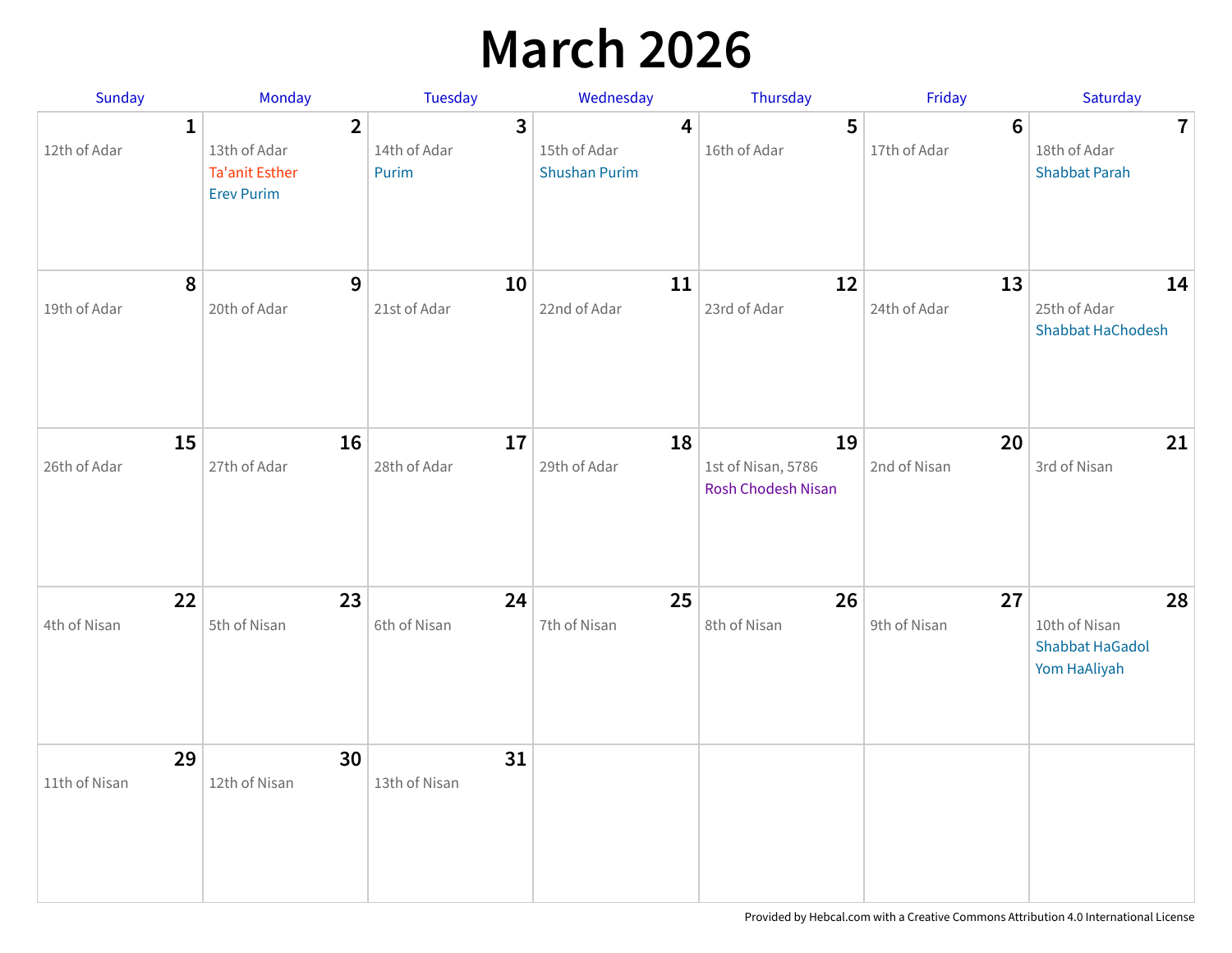# **April 2026**

| Sunday                                 | <b>Monday</b>                                       | <b>Tuesday</b>                                      | Wednesday                                                           | Thursday                                    | Friday                                              | Saturday                                       |
|----------------------------------------|-----------------------------------------------------|-----------------------------------------------------|---------------------------------------------------------------------|---------------------------------------------|-----------------------------------------------------|------------------------------------------------|
|                                        |                                                     |                                                     | 1<br>14th of Nisan<br><b>Ta'anit Bechorot</b><br><b>Erev Pesach</b> | $\overline{2}$<br>15th of Nisan<br>Pesach I | $\overline{3}$<br>16th of Nisan<br><b>Pesach II</b> | 4<br>17th of Nisan<br>Pesach III (CH"M)        |
| 5<br>18th of Nisan<br>Pesach IV (CH"M) | $6\phantom{1}6$<br>19th of Nisan<br>Pesach V (CH"M) | $\overline{7}$<br>20th of Nisan<br>Pesach VI (CH"M) | 8<br>21st of Nisan<br><b>Pesach VII</b>                             | 9<br>22nd of Nisan<br><b>Pesach VIII</b>    | 10<br>23rd of Nisan                                 | 11<br>24th of Nisan                            |
| 12<br>25th of Nisan                    | 13<br>26th of Nisan                                 | 14<br>27th of Nisan<br>Yom HaShoah                  | 15<br>28th of Nisan                                                 | 16<br>29th of Nisan                         | 17<br>30th of Nisan<br>Rosh Chodesh Iyyar           | 18<br>1st of Iyyar, 5786<br>Rosh Chodesh Iyyar |
| 19<br>2nd of Iyyar                     | 20<br>3rd of Iyyar                                  | 21<br>4th of Iyyar<br>Yom HaZikaron                 | 22<br>5th of Iyyar<br>Yom HaAtzma'ut                                | 23<br>6th of Iyyar                          | 24<br>7th of Iyyar                                  | 25<br>8th of Iyyar                             |
| 26<br>9th of Iyyar                     | 27<br>10th of Iyyar                                 | 28<br>11th of Iyyar                                 | 29<br>12th of Iyyar                                                 | 30<br>13th of Iyyar                         |                                                     |                                                |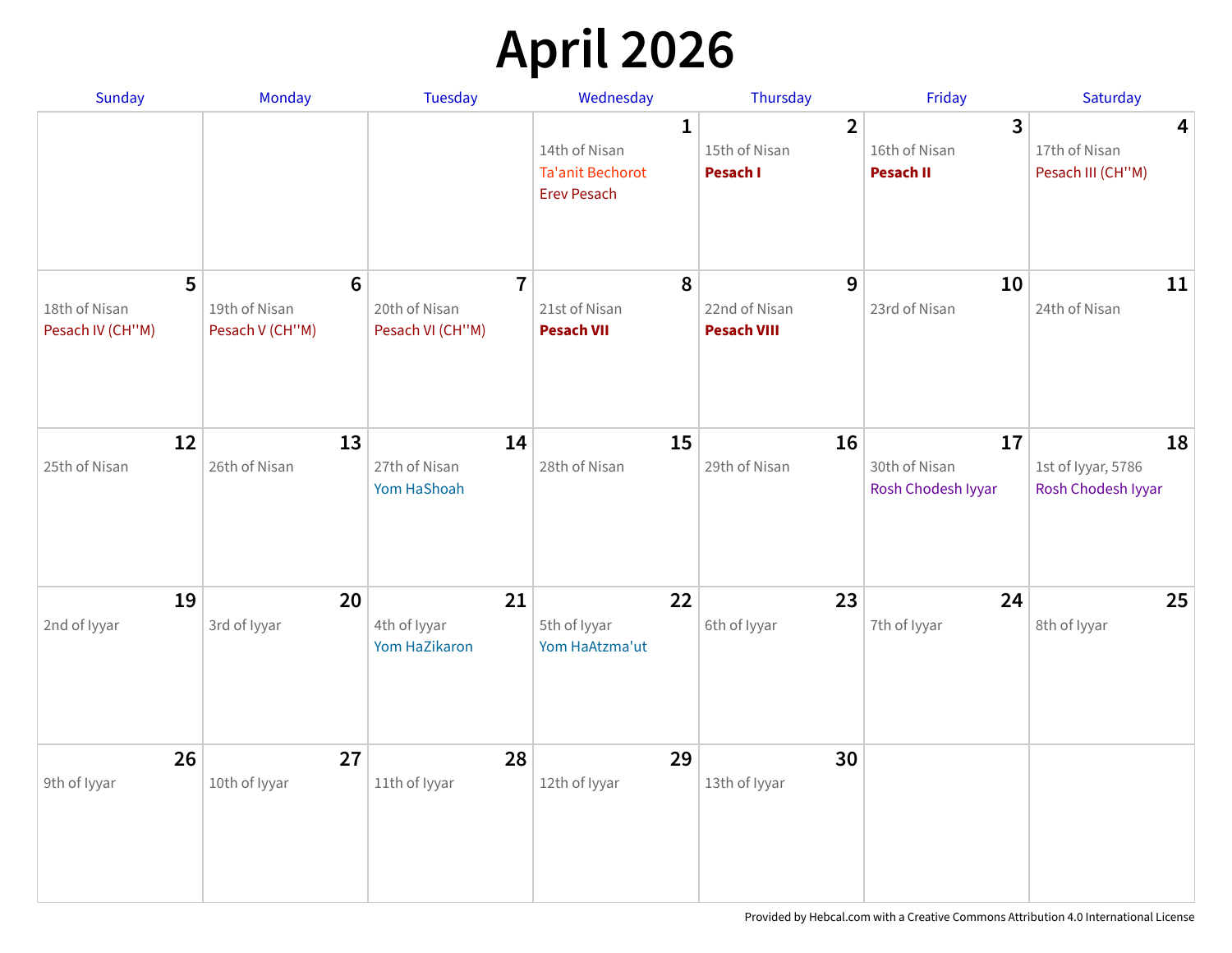## **May 2026**

| <b>Sunday</b>                                  | Monday                          | <b>Tuesday</b>                   | Wednesday                       | Thursday                                  | Friday                                               | Saturday                                |
|------------------------------------------------|---------------------------------|----------------------------------|---------------------------------|-------------------------------------------|------------------------------------------------------|-----------------------------------------|
|                                                |                                 |                                  |                                 |                                           | $\mathbf{1}$<br>14th of Iyyar<br><b>Pesach Sheni</b> | $\overline{2}$<br>15th of Iyyar         |
| $\overline{3}$<br>16th of Iyyar                | $\overline{4}$<br>17th of Iyyar | 5<br>18th of Iyyar<br>Lag BaOmer | $6\phantom{a}$<br>19th of Iyyar | $\overline{7}$<br>20th of Iyyar           | 8<br>21st of lyyar                                   | 9<br>22nd of Iyyar                      |
| 10<br>23rd of Iyyar                            | 11<br>24th of Iyyar             | 12<br>25th of Iyyar              | 13<br>26th of Iyyar             | 14<br>27th of Iyyar                       | 15<br>28th of Iyyar<br>Yom Yerushalayim              | 16<br>29th of Iyyar                     |
| 17<br>1st of Sivan, 5786<br>Rosh Chodesh Sivan | 18<br>2nd of Sivan              | 19<br>3rd of Sivan               | 20<br>4th of Sivan              | 21<br>5th of Sivan<br><b>Erev Shavuot</b> | 22<br>6th of Sivan<br><b>Shavuot I</b>               | 23<br>7th of Sivan<br><b>Shavuot II</b> |
| 24<br>8th of Sivan                             | 25<br>9th of Sivan              | 26<br>10th of Sivan              | 27<br>11th of Sivan             | 28<br>12th of Sivan                       | 29<br>13th of Sivan                                  | 30<br>14th of Sivan                     |
| 31<br>15th of Sivan                            |                                 |                                  |                                 |                                           |                                                      |                                         |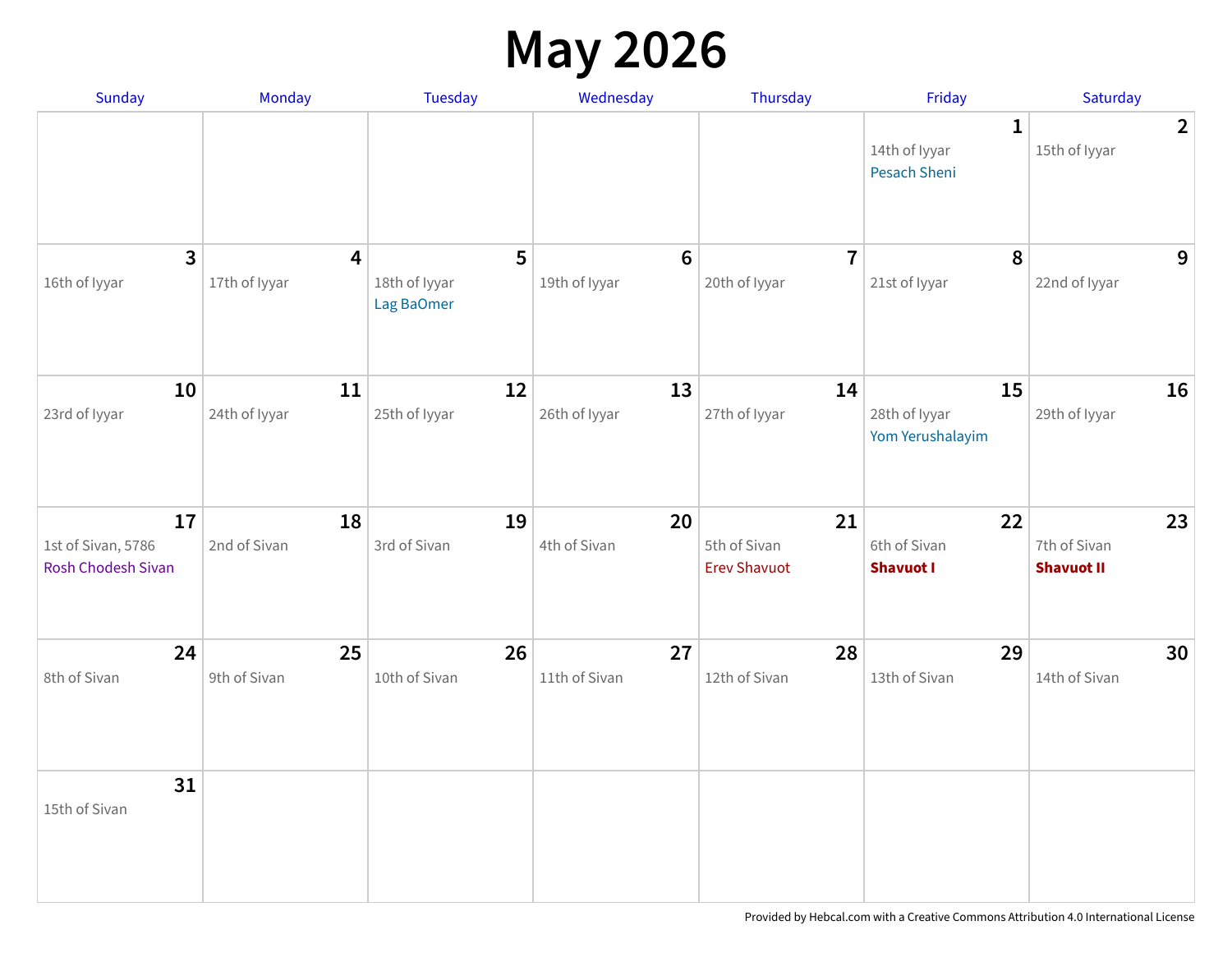#### **June 2026**

| Sunday              | Monday                                    | Tuesday                                               | Wednesday               | Thursday           | Friday             | Saturday           |
|---------------------|-------------------------------------------|-------------------------------------------------------|-------------------------|--------------------|--------------------|--------------------|
|                     | $\mathbf{1}$                              | $\overline{2}$                                        | $\overline{\mathbf{3}}$ | $\overline{4}$     | 5                  | 6                  |
|                     | 16th of Sivan                             | 17th of Sivan                                         | 18th of Sivan           | 19th of Sivan      | 20th of Sivan      | 21st of Sivan      |
| $\overline{7}$      | 8                                         | 9                                                     | 10                      | 11                 | 12                 | 13                 |
| 22nd of Sivan       | 23rd of Sivan                             | 24th of Sivan                                         | 25th of Sivan           | 26th of Sivan      | 27th of Sivan      | 28th of Sivan      |
| 14<br>29th of Sivan | 15<br>30th of Sivan<br>Rosh Chodesh Tamuz | 16<br>1st of Tamuz, 5786<br><b>Rosh Chodesh Tamuz</b> | 17<br>2nd of Tamuz      | 18<br>3rd of Tamuz | 19<br>4th of Tamuz | 20<br>5th of Tamuz |
| 21                  | 22                                        | 23                                                    | 24                      | 25                 | 26                 | 27                 |
| 6th of Tamuz        | 7th of Tamuz                              | 8th of Tamuz                                          | 9th of Tamuz            | 10th of Tamuz      | 11th of Tamuz      | 12th of Tamuz      |
| 28<br>13th of Tamuz | 29<br>14th of Tamuz                       | 30<br>15th of Tamuz                                   |                         |                    |                    |                    |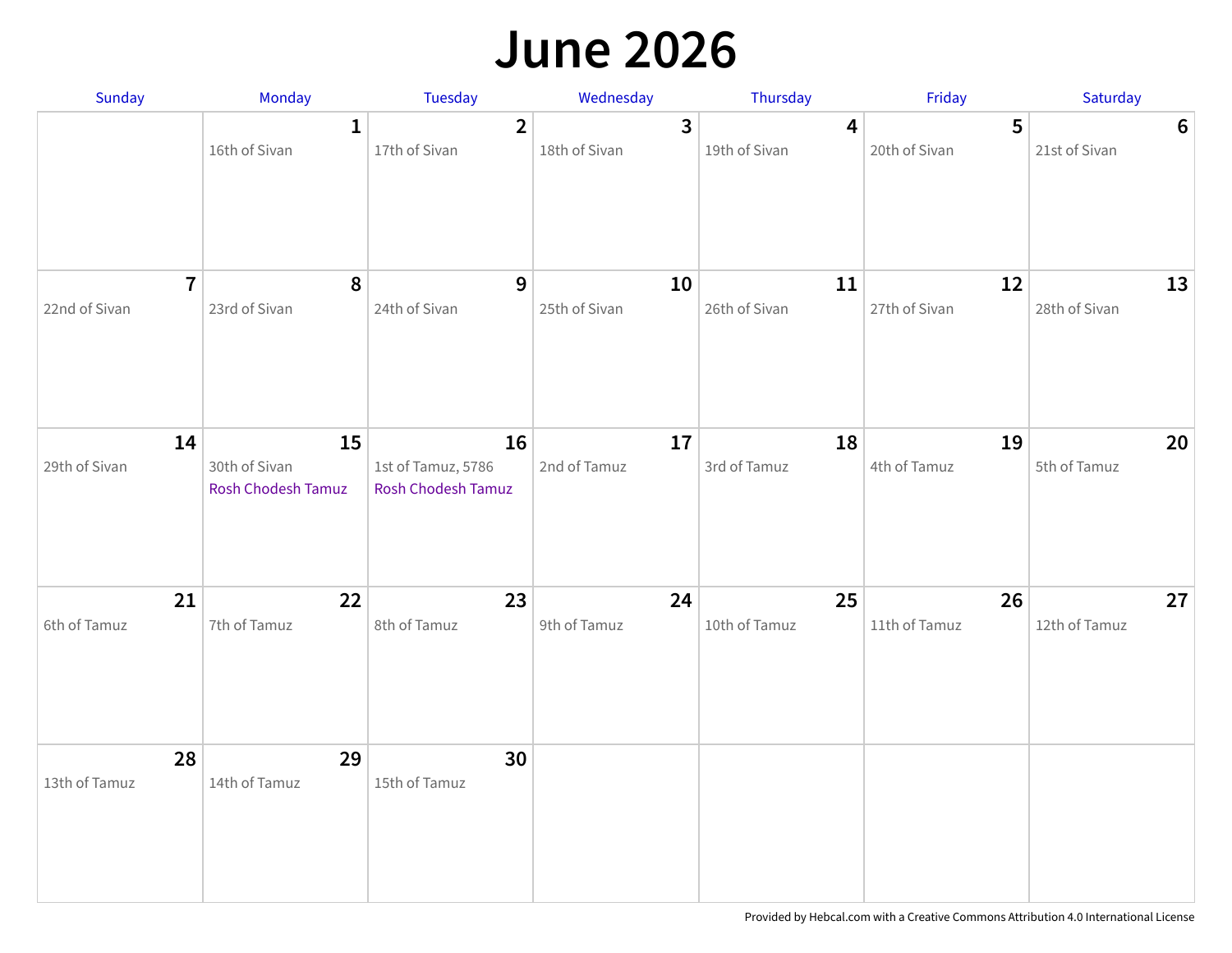## **July 2026**

| Sunday              | Monday                 | Tuesday                         | Wednesday                                | Thursday                                              | Friday                          | Saturday                                   |
|---------------------|------------------------|---------------------------------|------------------------------------------|-------------------------------------------------------|---------------------------------|--------------------------------------------|
|                     |                        |                                 | 1<br>16th of Tamuz                       | $\overline{2}$<br>17th of Tamuz<br><b>Tzom Tammuz</b> | $\overline{3}$<br>18th of Tamuz | 4<br>19th of Tamuz                         |
| 5<br>20th of Tamuz  | $6\,$<br>21st of Tamuz | $\overline{7}$<br>22nd of Tamuz | 8<br>23rd of Tamuz                       | 9<br>24th of Tamuz                                    | 10<br>25th of Tamuz             | 11<br>26th of Tamuz                        |
| 12<br>27th of Tamuz | 13<br>28th of Tamuz    | 14<br>29th of Tamuz             | 15<br>1st of Av, 5786<br>Rosh Chodesh Av | 16<br>2nd of Av                                       | 17<br>3rd of Av                 | 18<br>4th of Av<br><b>Shabbat Chazon</b>   |
| 19<br>5th of Av     | 20<br>6th of Av        | 21<br>7th of Av                 | 22<br>8th of Av<br>Erev Tish'a B'Av      | 23<br>9th of Av<br>Tish'a B'Av                        | 24<br>10th of Av                | 25<br>11th of Av<br><b>Shabbat Nachamu</b> |
| 26<br>12th of Av    | 27<br>13th of Av       | 28<br>14th of Av                | 29<br>15th of Av<br>Tu B'Av              | 30<br>16th of Av                                      | 31<br>17th of Av                |                                            |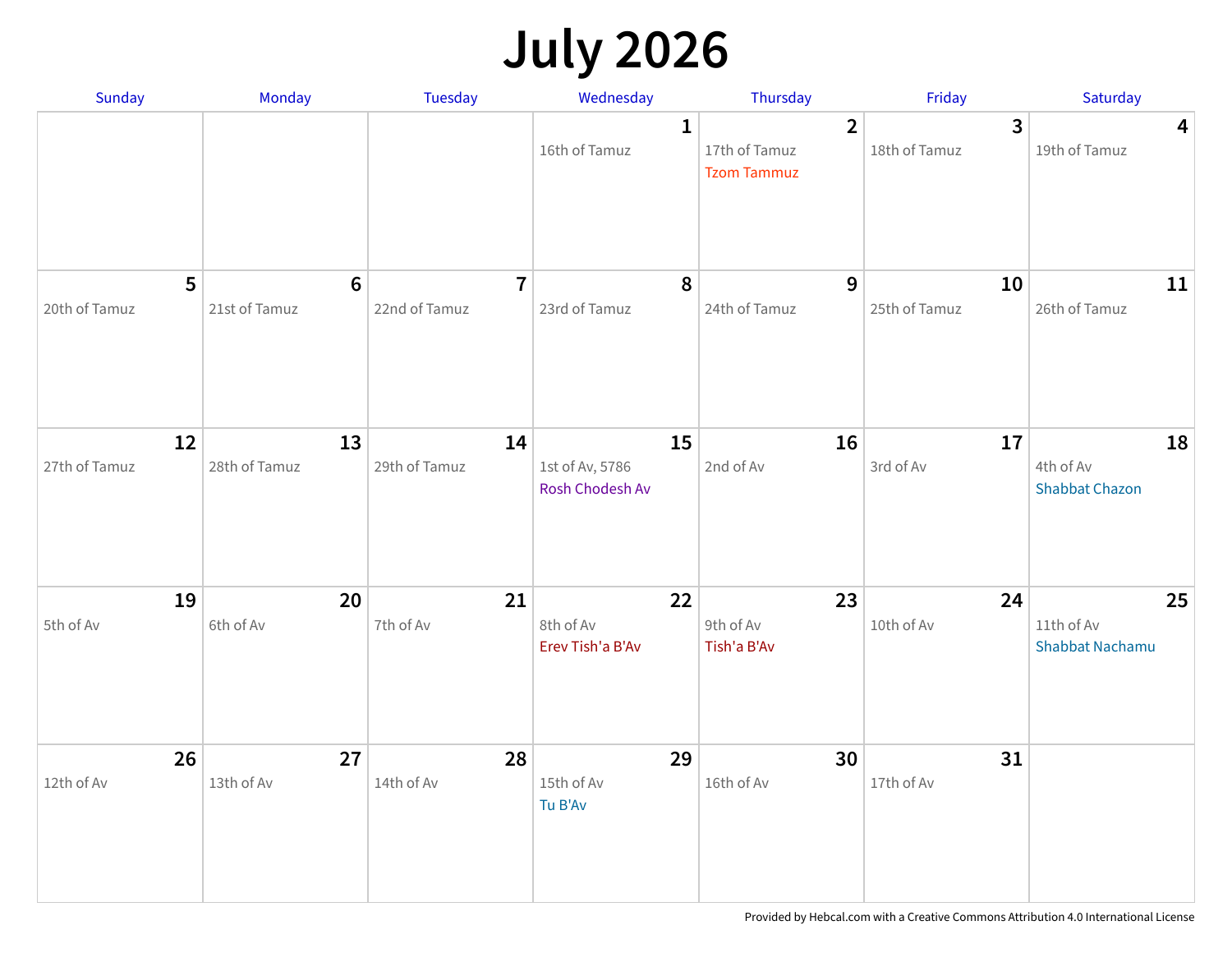## **August 2026**

| Sunday                       | Monday                       | Tuesday                               | Wednesday          | Thursday                              | Friday                                                                        | Saturday                   |
|------------------------------|------------------------------|---------------------------------------|--------------------|---------------------------------------|-------------------------------------------------------------------------------|----------------------------|
|                              |                              |                                       |                    |                                       |                                                                               | $\mathbf{1}$<br>18th of Av |
| $\overline{2}$<br>19th of Av | $\overline{3}$<br>20th of Av | $\overline{\mathbf{4}}$<br>21st of Av | 5<br>22nd of Av    | $6\phantom{1}6$<br>23rd of Av         | $\overline{7}$<br>24th of Av                                                  | 8<br>25th of Av            |
| 9<br>26th of Av              | 10<br>27th of Av             | 11<br>28th of Av                      | 12<br>29th of Av   | 13<br>30th of Av<br>Rosh Chodesh Elul | 14<br>1st of Elul, 5786<br>Rosh Hashana LaBehemot<br><b>Rosh Chodesh Elul</b> | 15<br>2nd of Elul          |
| 16<br>3rd of Elul            | 17<br>4th of Elul            | 18<br>5th of Elul                     | 19<br>6th of Elul  | 20<br>7th of Elul                     | 21<br>8th of Elul                                                             | 22<br>9th of Elul          |
| 23<br>10th of Elul           | 24<br>11th of Elul           | 25<br>12th of Elul                    | 26<br>13th of Elul | 27<br>14th of Elul                    | 28<br>15th of Elul                                                            | 29<br>16th of Elul         |
| 30<br>17th of Elul           | 31<br>18th of Elul           |                                       |                    |                                       |                                                                               |                            |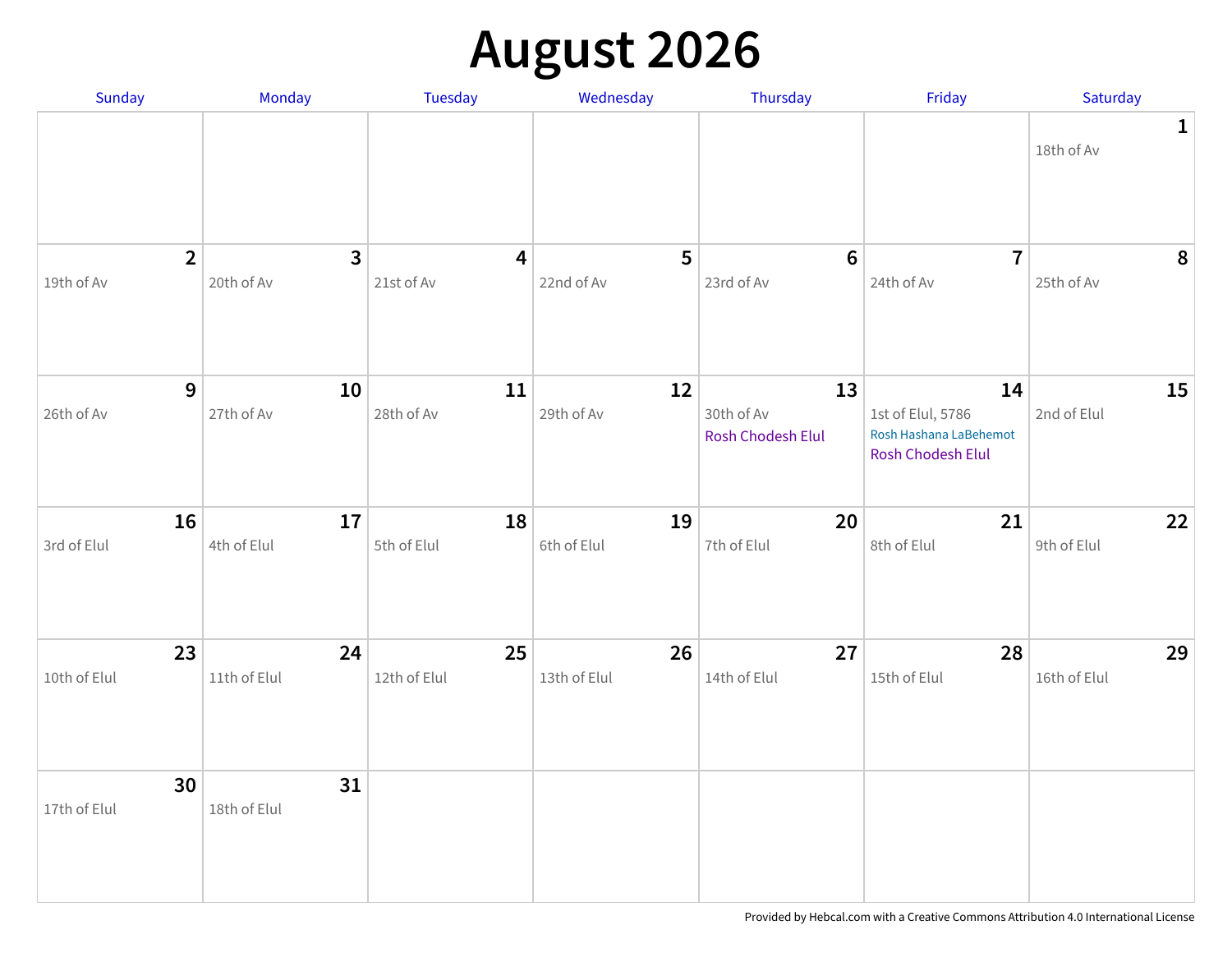## **September 2026**

| <b>Sunday</b>                                  | Monday                                            | <b>Tuesday</b>                            | Wednesday                                | Thursday              | Friday                                      | Saturday                                        |
|------------------------------------------------|---------------------------------------------------|-------------------------------------------|------------------------------------------|-----------------------|---------------------------------------------|-------------------------------------------------|
|                                                |                                                   | $\mathbf{1}$<br>19th of Elul              | $\overline{2}$<br>20th of Elul           | 3<br>21st of Elul     | 4<br>22nd of Elul                           | 5<br>23rd of Elul<br>Leil Selichot              |
| 24th of Elul                                   | $6\phantom{1}6$<br>$\overline{7}$<br>25th of Elul | 8<br>26th of Elul                         | 9<br>27th of Elul                        | 10<br>28th of Elul    | 11<br>29th of Elul<br>Erev Rosh Hashana     | 12<br>1st of Tishrei, 5787<br>Rosh Hashana 5787 |
| 13<br>2nd of Tishrei<br><b>Rosh Hashana II</b> | 14<br>3rd of Tishrei<br><b>Tzom Gedaliah</b>      | 15<br>4th of Tishrei                      | 16<br>5th of Tishrei                     | 17<br>6th of Tishrei  | 18<br>7th of Tishrei                        | 19<br>8th of Tishrei<br><b>Shabbat Shuva</b>    |
| 20<br>9th of Tishrei<br><b>Erev Yom Kippur</b> | 21<br>10th of Tishrei<br><b>Yom Kippur</b>        | 22<br>11th of Tishrei                     | 23<br>12th of Tishrei                    | 24<br>13th of Tishrei | 25<br>14th of Tishrei<br><b>Erev Sukkot</b> | 26<br>15th of Tishrei<br><b>Sukkot I</b>        |
| 27<br>16th of Tishrei<br><b>Sukkot II</b>      | 28<br>17th of Tishrei<br>Sukkot III (CH"M)        | 29<br>18th of Tishrei<br>Sukkot IV (CH"M) | 30<br>19th of Tishrei<br>Sukkot V (CH"M) |                       |                                             |                                                 |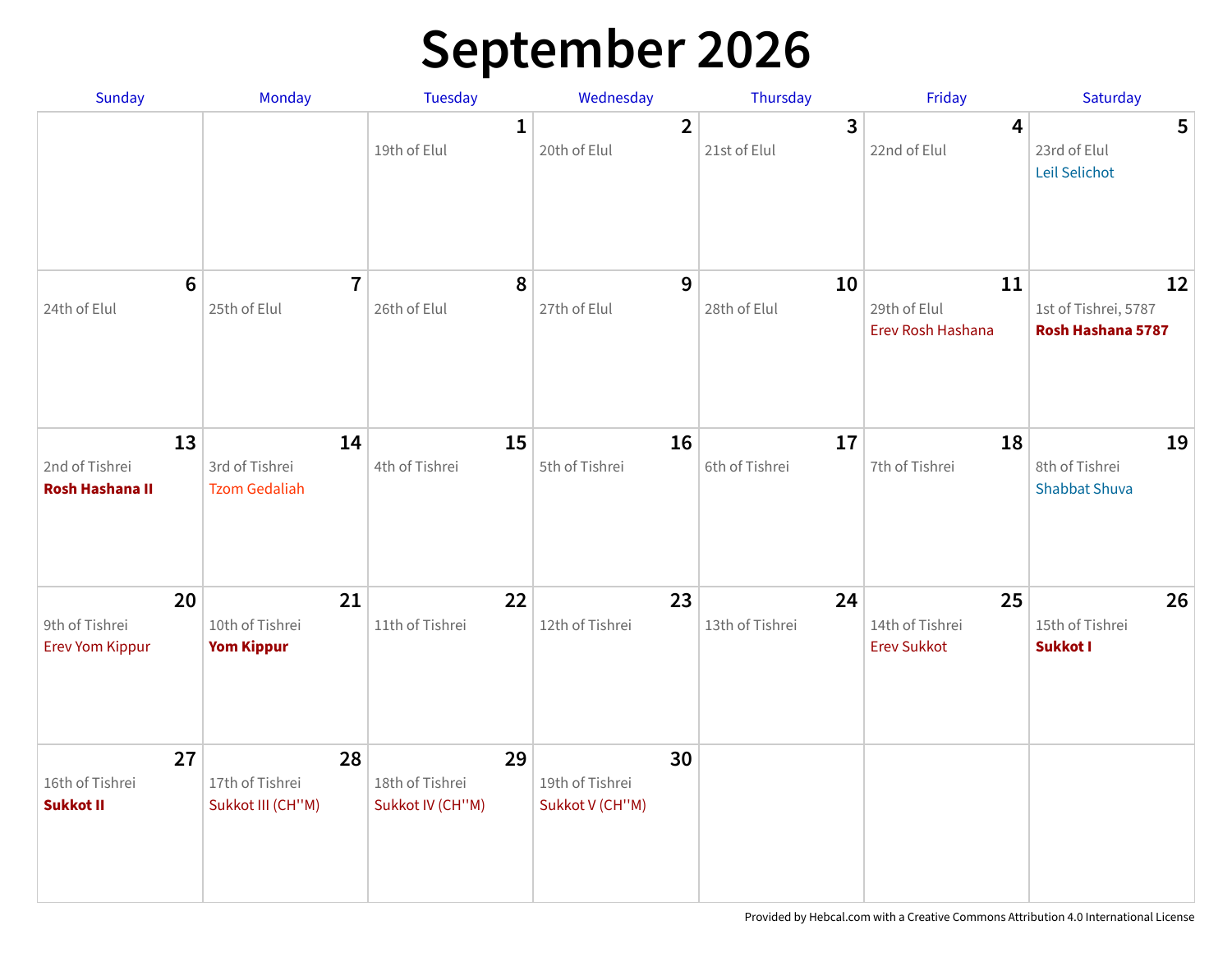#### **October 2026**

| Sunday                                                  | Monday                                               | Tuesday                            | Wednesday                         | Thursday                                 | Friday                                                         | Saturday                                      |
|---------------------------------------------------------|------------------------------------------------------|------------------------------------|-----------------------------------|------------------------------------------|----------------------------------------------------------------|-----------------------------------------------|
|                                                         |                                                      |                                    |                                   | 1<br>20th of Tishrei<br>Sukkot VI (CH"M) | $\overline{2}$<br>21st of Tishrei<br>Sukkot VII (Hoshana Raba) | 3<br>22nd of Tishrei<br><b>Shmini Atzeret</b> |
| 4<br>23rd of Tishrei<br><b>Simchat Torah</b>            | 5<br>24th of Tishrei                                 | $6\phantom{1}6$<br>25th of Tishrei | $\overline{7}$<br>26th of Tishrei | 8<br>27th of Tishrei                     | 9<br>28th of Tishrei                                           | 10<br>29th of Tishrei                         |
| 11<br>30th of Tishrei<br>Rosh Chodesh Cheshvan          | 12<br>1st of Cheshvan, 5787<br>Rosh Chodesh Cheshvan | 13<br>2nd of Cheshvan              | 14<br>3rd of Cheshvan             | 15<br>4th of Cheshvan                    | 16<br>5th of Cheshvan                                          | 17<br>6th of Cheshvan                         |
| 18<br>7th of Cheshvan<br>Yom HaAliyah School Observance | 19<br>8th of Cheshvan                                | 20<br>9th of Cheshvan              | 21<br>10th of Cheshvan            | 22<br>11th of Cheshvan                   | 23<br>12th of Cheshvan                                         | 24<br>13th of Cheshvan                        |
| 25<br>14th of Cheshvan                                  | 26<br>15th of Cheshvan                               | 27<br>16th of Cheshvan             | 28<br>17th of Cheshvan            | 29<br>18th of Cheshvan                   | 30<br>19th of Cheshvan                                         | 31<br>20th of Cheshvan                        |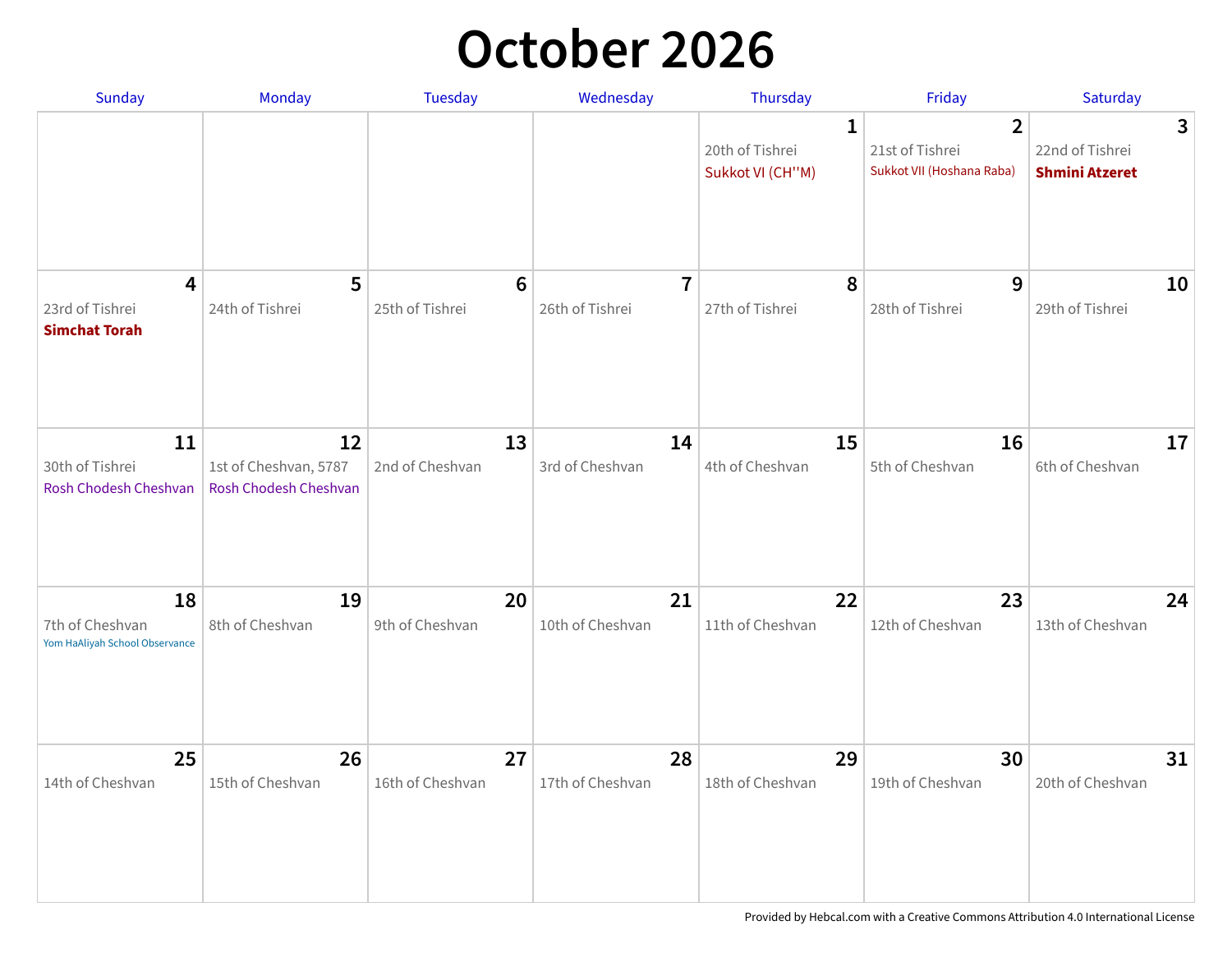## **November 2026**

| Sunday                | Monday                        | <b>Tuesday</b>                                | Wednesday                                        | Thursday            | Friday              | Saturday            |
|-----------------------|-------------------------------|-----------------------------------------------|--------------------------------------------------|---------------------|---------------------|---------------------|
| 1                     | $\overline{2}$                | 3                                             | 4                                                | 5                   | 6                   | $\mathbf{7}$        |
| 21st of Cheshvan      | 22nd of Cheshvan              | 23rd of Cheshvan                              | 24th of Cheshvan                                 | 25th of Cheshvan    | 26th of Cheshvan    | 27th of Cheshvan    |
| 8<br>28th of Cheshvan | 9<br>29th of Cheshvan<br>Sigd | 10<br>30th of Cheshvan<br>Rosh Chodesh Kislev | 11<br>1st of Kislev, 5787<br>Rosh Chodesh Kislev | 12<br>2nd of Kislev | 13<br>3rd of Kislev | 14<br>4th of Kislev |
| 15                    | 16                            | 17                                            | 18                                               | 19                  | 20                  | 21                  |
| 5th of Kislev         | 6th of Kislev                 | 7th of Kislev                                 | 8th of Kislev                                    | 9th of Kislev       | 10th of Kislev      | 11th of Kislev      |
| 22                    | 23                            | 24                                            | 25                                               | 26                  | 27                  | 28                  |
| 12th of Kislev        | 13th of Kislev                | 14th of Kislev                                | 15th of Kislev                                   | 16th of Kislev      | 17th of Kislev      | 18th of Kislev      |
| 29<br>19th of Kislev  | 30<br>20th of Kislev          |                                               |                                                  |                     |                     |                     |